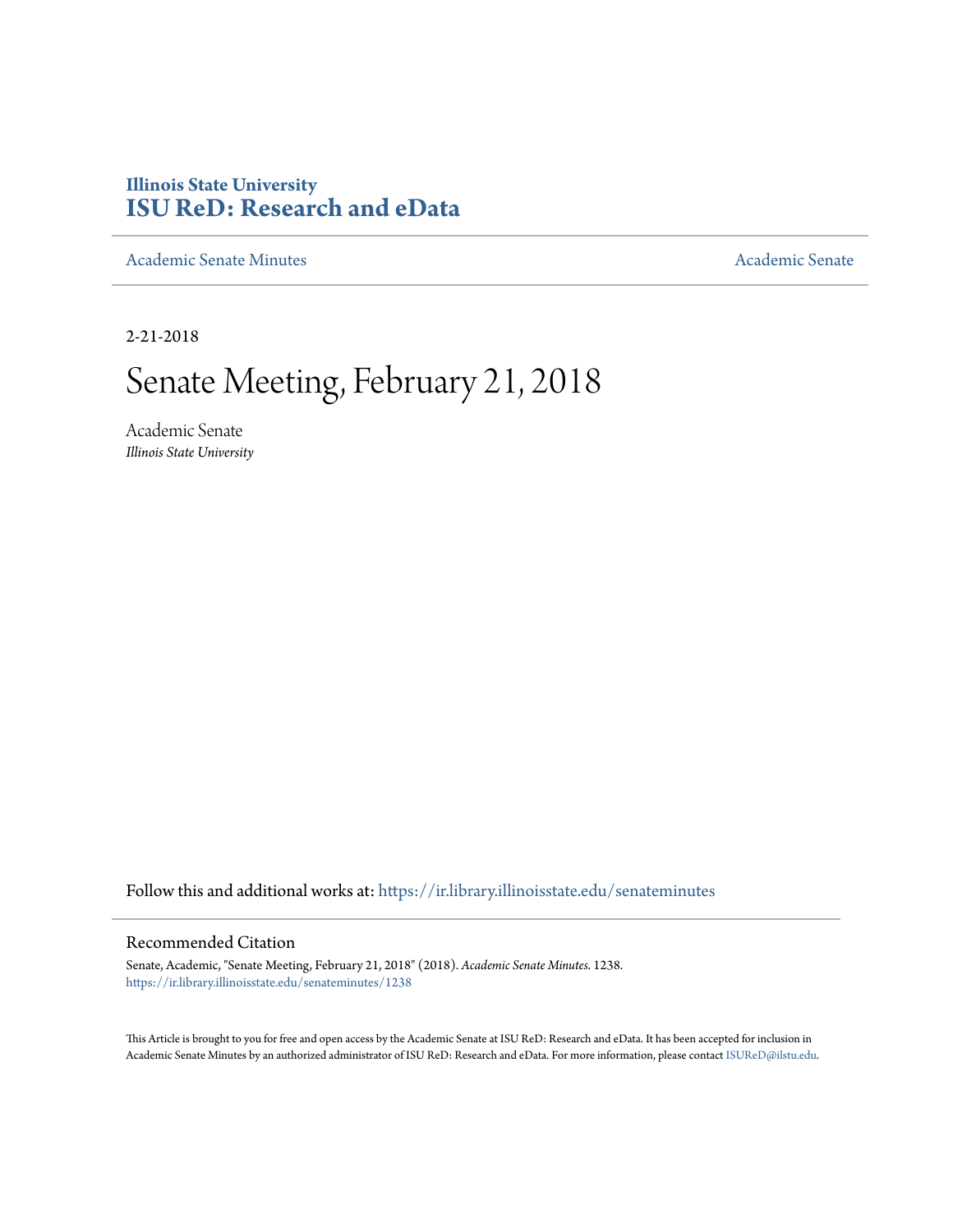# **Academic Senate Meeting Agenda Wednesday, February 21, 2018 Approved**

#### *Call to Order*

Senate Chairperson Susan Kalter called the meeting to order.

# *Roll Call*

Senate Secretary Martha Horst called the roll and declared a quorum.

#### *Chairperson's Remarks*

Senator Kalter: Hello everybody. Just a couple of chairperson's remarks. We are going to aim for a hard stop time at 8 pm tonight, rather than 8:15 pm. We'll see how we do; 8:15 pm is the absolute, absolute hard stop time. Also, because it's been three weeks since we've had committee reports, I'm actually going to try to start with those. I meant to email you all this morning to warn you, but hopefully you can be on your toes. Can we start with Senator Pancrazio? Are you ready to give a committee report?

Senator Pancrazio: Yes. How far back do you want me to go?

Senator Kalter: Three weeks' worth, apparently.

### *Academic Affairs Committee: Senator Pancrazio*

Senator Pancrazio: Okay. That would take us to January 24, 2018. We had visits from Dr. Hurd to talk to us about the Accelerated Bachelor/Masters program. We had a visit from Dr. Rosenthal, Jess Ray, the registrar, and Sandy Colbs to talk about the Leave Of Absence Policy, and we had continuing discussion on the University graduation requirement.

#### *Administrative Affairs and Budget Committee: Senator Hoelscher*

Senator Hoelscher: I don't have my computer up. Is Senator Laudner here? Could you do that report for me, because I've been out anyway for three weeks.

Senator Laudner: The last couple of weeks we met to talk about the Presidential Commentary. We're looking at potentially revising the questions. We discussed the procedures for collecting the data and providing reports. And then tonight we met and we discussed potential revisions to the Administrator Selection and Search policies.

### *Faculty Affairs Committee: Senator Liechty*

Senator Liechty: Yeah, my computer is still coming up too, so I'm not exactly sure what we discussed two weeks ago, but it was exciting, I'm sure. Tonight we met and we discussed policy 1.8 Integrity in Research and Scholarly Activities and basically kind of got clear as to where we stopped from last year and where we'll pick up now, so we have an agenda for that.

### *Planning and Finance Committee: Senator Marx*

Senator Marx: So our committee has begun its deliberations for the Institutional Priorities Report for this year, and that's coming along very well. In addition to that, tonight we were joined by Dr. Catanzaro to discuss faculty development issues beyond what is typically done by CTLT, and looking forward to maybe some more discussion in the future on these issues. That's all I have to report.

### *Rules Committee: Senator Horst*

Senator Horst: Ah yes. Three meetings ago we finalized the bylaws and the Drug-Free Workplace policy, and we also considered the Mennonite School of Nursing bylaws, but those were rescinded. We have now since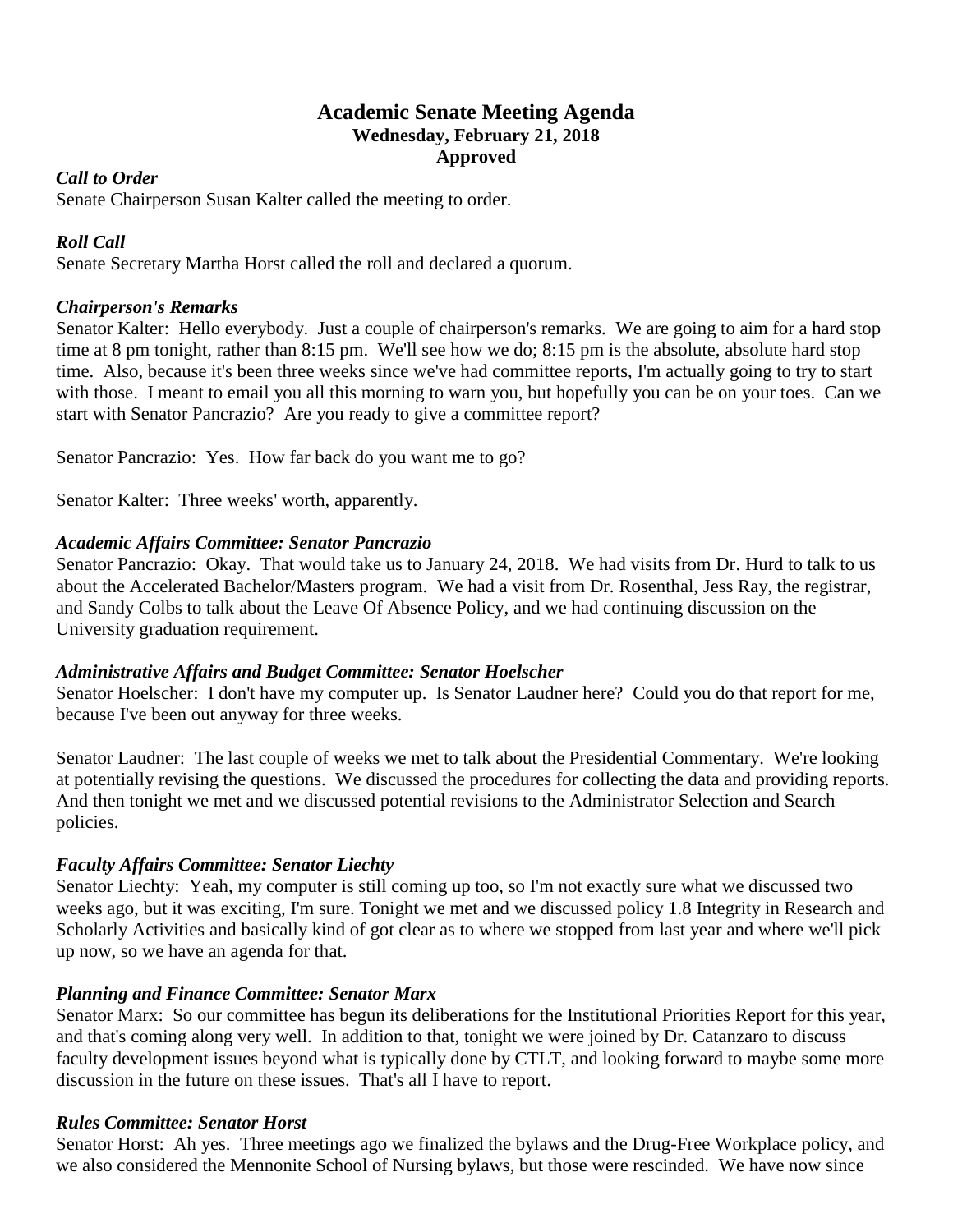then picked up the Consensual Relations policy; both the one that is pointed towards faculty, and then another one that is pointed towards University employees.

Senator Kalter: Excellent. We'll do questions all at once. Does anyone have any questions for any of the committee chairs? All right. We will leave out in the air what was so exciting about Senator Liechty's meeting. That's all of my chairperson's remarks. Does anybody have any questions for me? Excellent. Let's move on to Student Body President's Remarks.

#### *Student Body President's Remarks*

Senator Grzanich: Hello. I'll try to make it quick for you tonight. So Senator Whitsitt, Senator Hale, and myself this past Tuesday met with the Board of Trustees of First United Methodist Church, which is the church right next to the Bowling and Billiards facility, in regards to our implementation of a food bank. I think the idea was very well received. We're waiting to hear back in that regard on whether or not that's going to be a potential facility that we could use.

On February 27, 2018, from 7-10 pm, and I'll go ahead and pass this away, is an event that we're hosting called Get Out The Vote, which we'll have speaking commentary from President Dietz and Governmental Relations Associate Richard Greenfield. It's going to be a phenomenal event in regards to trying to get more people involved within the voting process. Thank you to Senator Pryhuber and Senator Consuelos for orchestrating that event and putting a lot of time and effort into it.

This past Thursday, we released a mental health video in collaboration with Professor Lee Anne Hale's COM 110 class, which touches a lot on how mental health affects students and how the Student Counseling Services can help in regard to the different issues that you may face. That video has reached over 1500 people, which we're pretty excited about. On top of that, we also reached a video last week for Turbo Vote, which is a video promotion to try and get more people registered to vote within the Illinois State student body. It was a collaboration between the Center for Community Engagement and Service Learning, the American Democracy Project, and Student Affairs, and that video has reached over 7000 people thus far, which is also equally as exciting. Thank you to Senator Jacobs for all of his work in regard to both of those videos. They've been doing a phenomenal job.

This next week will be our Diversity Week, and so I'll just touch on those events really fast. If you want information on any of them, feel free to reach out to me after. On Monday, we're having an event titled Debunking Religion in Schroeder 130 from 6-8 pm. Tuesday is going to be a social media day where we're going to use the hash tag diversity week to tell us what diversity means about you. Wednesday we're having a guest speaker, Erika Harold, who is a candidate for attorney general, and that will be in Schroeder 130 from 5-7 pm. On Thursday, we'll have a cultural art expo in Old Main from 7-9 pm. And then Friday will be a mini multicultural center in Stevenson 401 from 6-8 pm.

And then lastly, we had our informational meeting in regard to the constitutional changes. I think we had a lot of really great conversation and questions going, and we look forward to voting on that in our next meeting next week. With that I yield for questions.

### *Administrators' Remarks*

- *President Larry Dietz – not in attendance*
- *Interim Provost Jan Murphy*

Provost Murphy: All right. Good evening. I'll make mine brief too. Applications and admissions for fall 2018 continue to look strong. Admissions are up by 11% compared to this date last year. Remember we are processing admissions a little more quickly, so that's a part of that. We are starting to track enrollments now, so think about it; applications, admissions, enrollments. Enrollments are what we're really shooting for. So right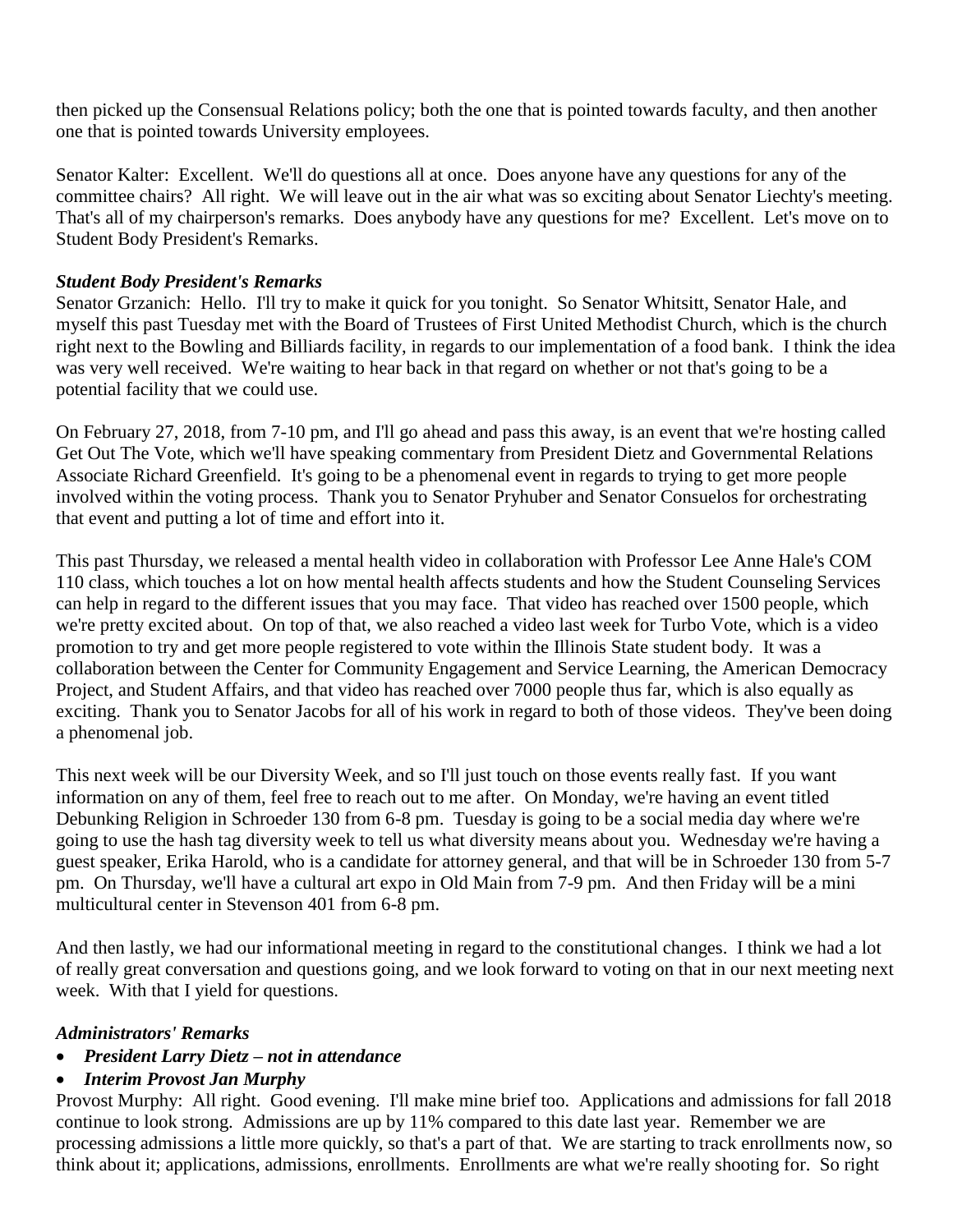now we're on track with last fall at about 1300. We have a number of big events, admission events on campus this month, and the enrollments in those are quite a bit bigger than last year, so we're hoping this leads to an increase and a pretty good uptick in enrollments for fall of 2018. Housing contracts are up significantly and that's also a good sign, we think.

We had a flooding issue in CVA 151. It rained quite a bit this week, so I want to start by thanking Facilities Management for their handling of the situation. They were right on top of it and worked diligently, I'm guessing all night, to try to monitor the situation. It could have been worse than it was, but we lost a day of classes and I hate that we had to cancel classes in that building again, so we continue to work with Dan Stephens and the folks in Facilities Management to monitor the building and try to prevent those issues. And then I know that on a bigger scale, the president is continuing to push the way he can with the legislators as he travels to and from Springfield to see if we can't, you know, it feels like it's getting to the point of kind of being ridiculous that we've got to get that building fixed. We've got to get the funding for that. The governor had the funding for that capital project in his budget proposal, so that gives us something to push on as we work with the legislators and try to encourage them to fund the renovation of all of our Fine Arts complex. It's needed badly.

This is Business Week, and it's a week of professional development opportunities for all of our business students. It's an extraordinary week of events and it is planned by students, so I think that's always a source of great pride for the College of Business that they pull together this fascinating week of events and it is planned by a student group.

The last thing I would tell you is, if I can remember, just a reminder that the Three-Minute Thesis competition occurs tomorrow night at 6 pm at the Normal Theater. It's a fun event. If you did not go last year, I would encourage you to go this year. It is fun. So it's 6 pm Normal Theater tomorrow night.

### • *Vice President of Student Affairs Levester Johnson*

Senator Johnson: These things aren't working. Mine is working. Well, hello everyone. I feel like I'm going back to my day as an undergraduate with my broadcasting degree. LJ the DJ. All right. Here we go. We won't go there. I don't have a lot either. There are no major developments as it relates to the Bone Student Center Revitalization Project, but I do have a programmatic note just to make sure everyone is aware. In addition, again, to the major commencement ceremonies for the colleges that take place on May 11, 2018, and May 12, 2018, I want to just make sure everyone is aware of the cultural festivals or the cultural ceremonies that take place earlier in the week as well, including the Middle Eastern, Asian / Pacific Islander, and Southeast Asian or MAPS ceremony that will take place on May 6, 2018, Nuestros Logros which will take place on May 6, 2018, and then the Lavender graduation ceremony that will take place on May 9, 2018, and Umoja that will take place on May 10, 2018. If you would like any details on this, there will be advertisements sent out to the campus community as well as if you email me I will be more than happy to share that information with you all. That concludes my announcements.

#### • *Vice President of Finance and Planning Dan Stephens*

Senator Stephens: Thank you, Dr. Kalter. A couple of quick things. We did price, we completed the pricing of the 2018 series, Bond Series, on February 6, 2018. We were very fortunate to go into the market on a very good day, and so we met and even exceeded our savings expectations. One of the biggest ways that we did it is we added some insurance to our…added an insurer to our credit. Not only did it improve our credit rating, by improving our credit rating, it lowered our interest cost substantially. On top of that, it actually allows our public debt, for Cardinal Court and the Rec Center, to be issued publicly and noted publicly at the insured rate, which is a Standard and Poor's AA. We are traditionally at an A-. So even though it is an insured rate, the marketplace looks at it as the combination of ISU and the insurer. So it definitely helps us not only with the public image, but also did help us quite a bit on the execution, so I go next week to Chicago to sign the closing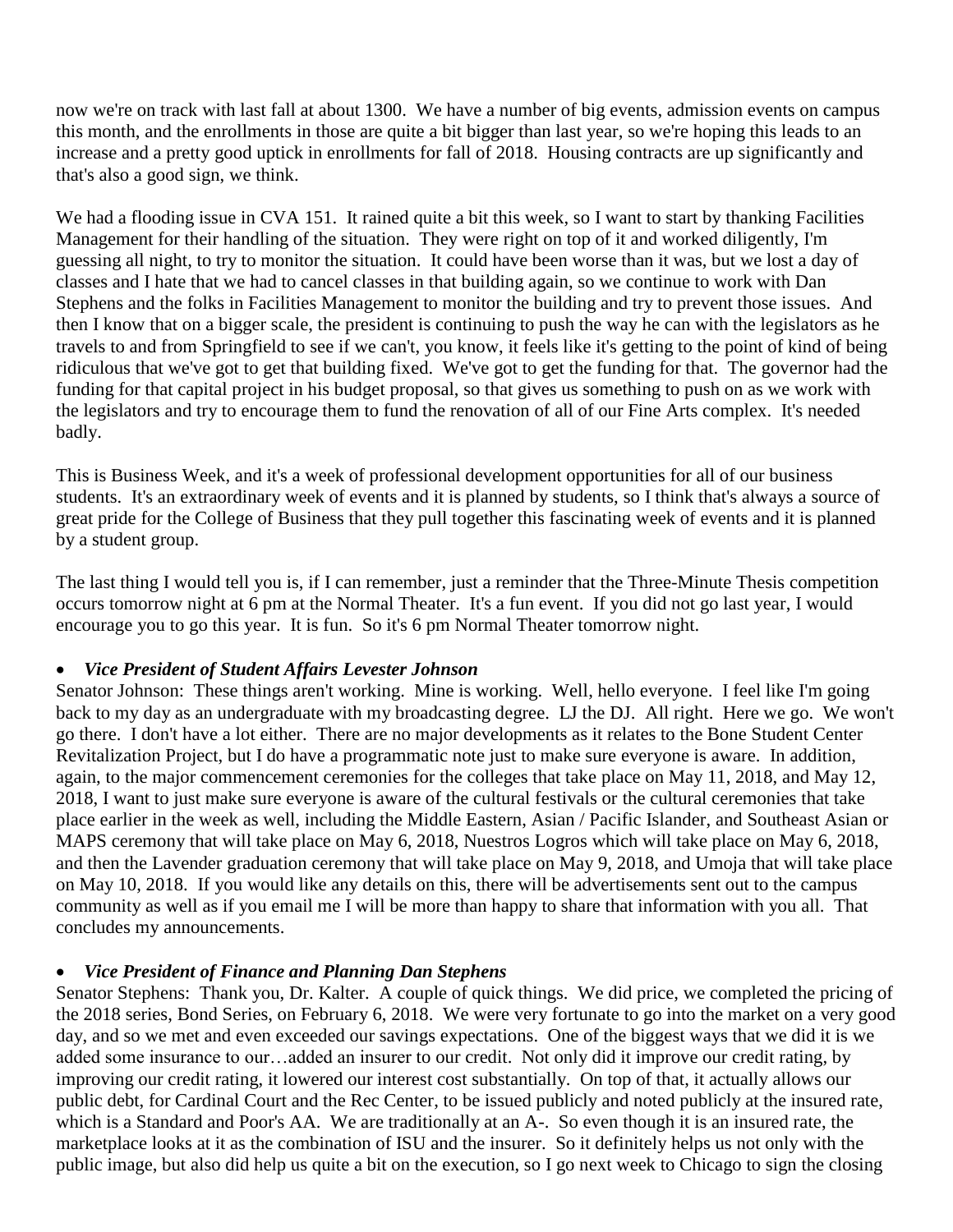papers. That's just the formality, but the good news is that we over the next couple of months work with LJ and his team to integrate the financial pieces of the puzzle into the budgets over next year and the remaining year. It's going to be certainly a positive benefit, you know, for the students and for the University, so very happy to get that done.

The last item. Jan spoke a little bit about it. The governor's budget was last week and a couple of just key points. Jan mentioned, Provost Murphy mentioned one, which was actually pretty exciting, is that the College of Fine Arts actually made it into the capital budget at the governor's level. Now that doesn't necessarily mean it will get funded, but the fact that it did get presented and it also got presented at an inflation-adjusted rate of around \$61 million when the original appropriation that was signed about seven or eight years ago that didn't get funded was at \$54 million. So we're crossing our fingers and hoping that there is a capital bill this year and it is as it gets presented, the IBHE. That was a recommendation by the IBHE, so at least we have that working for us. So if that will be the case, it will definitely be an exciting time relative to having that kind of funding, especially for that building because it's desperately needing some attention.

From an appropriation perspective, the IBHE recommended essentially the FY18 level with a small increase of roughly about 2%. So from an ISU perspective, our appropriation was around \$65 million in 2018. In 2019, they're recommending through the governor's office a little over \$66 million. So that's a positive sign. Probably the most interesting thing that was placed in there, which is something that we haven't seen for a number of years, is the IBHE, at the recommendation of all of the schools, was to request funding for mandated waivers that we provide to veterans and special education teachers as a state requirement. That's about \$8 million dollars a year that is required by the state, but they've never funded that. And so it's in the proposal, the governor's budget, to fund some of that. And so that could be another positive outcome if that actually continues to go through. There is a lot of talk going around about some of the most controversial pieces of the budget, which was pension shift cost shift, and health care cost shift. The governor's budget is quite aggressive. It's actually kind of unrealistic. It's like 25% of the normal cost every year. This is to everybody out there. Four years of basically shifting that in just four years, and that's just not even rational at all. So I really believe the legislature will debate that one quite intently. Now will there be some continued growth in that pension and health care discussion shift? Yes. Will it be as aggressive as the governor proposed? I can't imagine that passing, especially in this time. Anyway, our first Senate hearing is March 1, 2018. And then our House hearing is in late April. So next week the President and I and a number of others will be down in Springfield talking with the legislature for probably about an hour. So hopefully that will go well. Anyway, that's all I've got.

Senator Grzanich: When you're referring to military and special education waivers, is that tuition waivers? Right?

Senator Stephens: Yes.

Senator Grzanich: Okay. Just making sure.

Senator Stephens: Mandated tuition waivers. Thank you.

Senator Kalter: Any other questions? Sure we got questions for Governor Rauner, but we're going to hold those.

Senator Stephens: Yes. Please.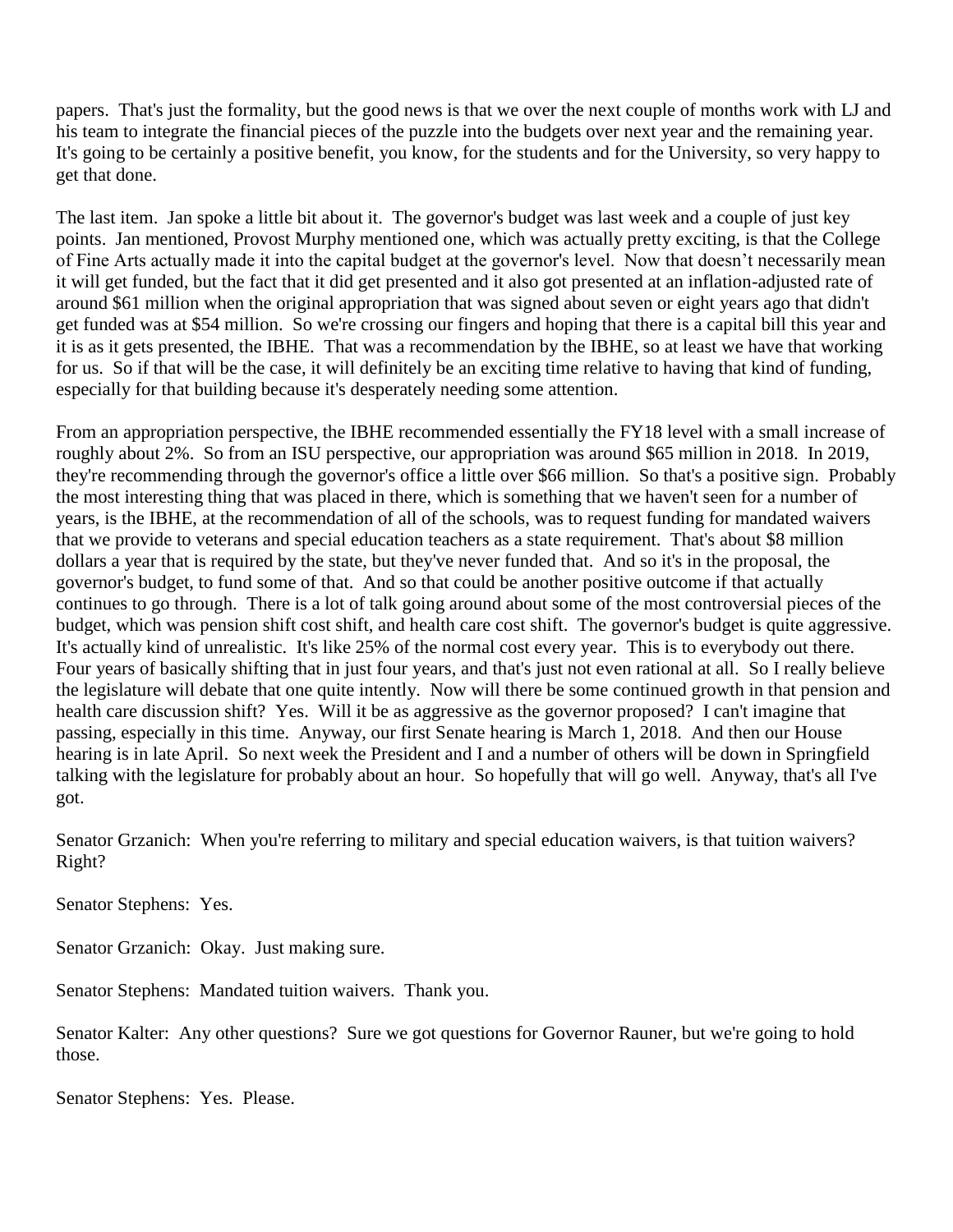*Action Items:*

# *01.18.18.03 AABC AIF annual report FY 2018 CLEAN COPY (From Administrative Affairs and Budget Committee)*

# *01.09.18.04 and 01.09.18.05 AABC AIF Statement of Priorities and Guiding Principles Report FY18 11.28.17 (From Administrative Affairs and Budget Committee)*

Senator Hoelscher: I think we discussed this last week. My apologies for missing that, and thanks to everyone who covered for me. For those of you who don't know, I had a full knee replacement and I bet my doctor I would be back in two weeks. I lost that bet rather handily. But I'm back now, and thanks to Kevin Laudner and others who covered for me. I deeply appreciate it. I put before you the Administrative Affairs and Budget Committee report on the Academic Impact Fund. I think you got to see it last week, or last meeting, so I'm not going to say much more about it. I'll open myself up for any questions prior to a vote.

Senator Kalter: All right, so you're formally moving that onto the floor for action on behalf of the committee.

Senator Hoelscher: On behalf of the committee. Correct.

Motion by Senator Hoelscher on behalf of the Administrative Affairs and Budget Committee to approve the AIF annual report.

Senator Kalter: All right. Do we have any debate? Seeing none, it looks like you did a great job.

The motion was unanimously approved.

Senator Kalter: Excellent. Thank you very much. We'll forward that to the President and Provost. The information items, if you will indulge me I'm going to go a little bit out of order. Ms. Huson is here, our University Counsel, to help us with the Compliance Program and the Drug and Alcohol Free Campus program, and so let's have her come to the table and start with the Compliance Program markup.

# *11.29.17.01 Policy 1.18 Compliance Program Policy MARK UP (Rules Committee)*

Senator Horst: Yes. The Rules Committee passed this out of our committee, I believe, last year, and it came as an information item at that point. Senator Kalter raised some concerns about the wording, and then Legal took it to the Compliance group, and so I will let Lisa Huson…

Ms. Huson: I think most of them are, they really aren't very substantive, so…

Senator Horst: So the policy you see in front of you reflects the wording changes that the group agreed to.

Senator Kalter: All right. So are there any questions about the slight wording changes? The committee had a nice discussion. I was present for it. I think there's not much to see there. That's good.

### *12.07.17.01- Policy 5.1.5 Drug and Alcohol Free Campus MARK (Rules Committee) 12.07.17.02- Policy 5.1.5 Drug and Alcohol Free Campus CLEAN COPY (Rules Committee) 01.23.18.01- Policy 5.1.20 Alcohol Policy (Rules Committee)*

Senator Horst: All right. I'm just going to give a little bit of overview. The Alcohol Policy, 5.1.20. At one point I believe there were some state law changes, and so Legal had to do some quick changes to this a few years ago. Some of those changes are finally going in front of the Senate. One of the things that Legal decided to do was to make this more of, you know nuts and bolts policy, and we moved some of the language discussing that Illinois State is committed to sustaining an academic environment that doesn't include drugs and alcohol. We moved some of that language over to 5.1.5. So that is why the Rules Committee asked that both of these policies go up together so that you can see how the language has shifted over to that policy. We did include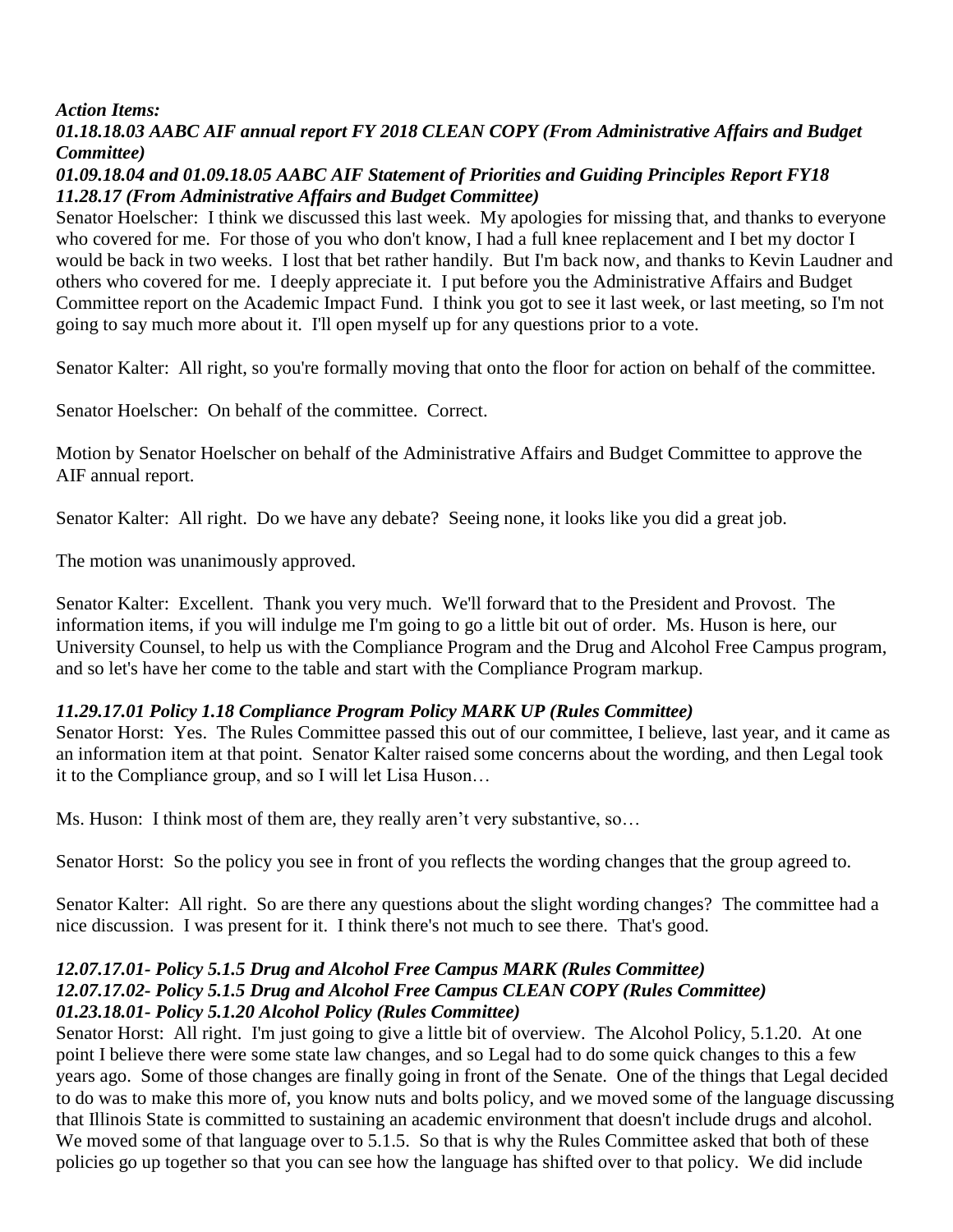some of that language that used to be in the tailgating section, we put that up at the top of 5.1.20. Other than that, the changes that are made to this Alcohol Policy, 5.1.20, reflect changes that happened in State law. So I will turn to Lisa Huson.

Ms.Huson: That was actually a very good summary of it. So, yeah, it's probably been four years ago maybe that the State law changed relative to where we could serve alcohol on campus and what were the requirements for when we did so, and it was a very short turnaround time from the time the law was implemented and it happened in the summer before the Senate was back in session. So we just made some changes and, like Martha said, we changed it into more sort of a nuts and bolts things in terms of where it can be served and the requirements that went with it. At the same time back then, we created a website where people could go to get the alcohol approvals done, which is actually kind of neat, because it has behind-the-scenes, it gets sent to Risk Management to make sure insurance requirements are met, and it's a pretty nice little slick website that allows things to be done in a fast fashion. And when we did that, Martha was right, we did take out some of those things that went more towards sort of general principal-type statements about alcohol, and we put them over in the drug-free workplace policy. Now the Drug-Free Schools and Communities Act, Drug-Free Workplace Act policy is a federal requirement that we have to do, so there are things that you're going to see in there that are just required that we just have to do. So we took some of the stuff from the alcohol policy and put it over there, and I mean I think it's actually, I think the Rules Committee did a great job, you know, getting it all, getting it all right. So I don't know if you have any specific questions about it.

Senator Horst: Another full disclosure, we did add the Planetarium to the list of places that can have events.

Senator Kalter: Former Senator Chairperson Holland will be happy that you were able to slip that in right under the wire. Very good. Do we have questions, concerns, anything… Senator Smith.

Senator Tyler Smith: I just have a small friendly amendment. Under the section titled students, where it talks about how…

Senator Kalter: Which policy are you in?

Senator Tyler Smith: The Drug-Free Schools and Communities Act.

Senator Kalter: Great. Thank you.

Senator Tyler Smith: Under the second page, under students, I propose that you would add the word confidential right before professional advice just so that students are aware that if they go to seek help, they're not going to be getting in trouble for that.

Ms. Huson: It's okay with me if it's okay with them.

Senator Kalter: So this is in the second paragraph under students, the second line down.

Senator Horst: Seek professional confidential…

Senator Kalter: Seek confidential professional advice.

Senator Horst: Is that correct?

Senator Kalter: Yes.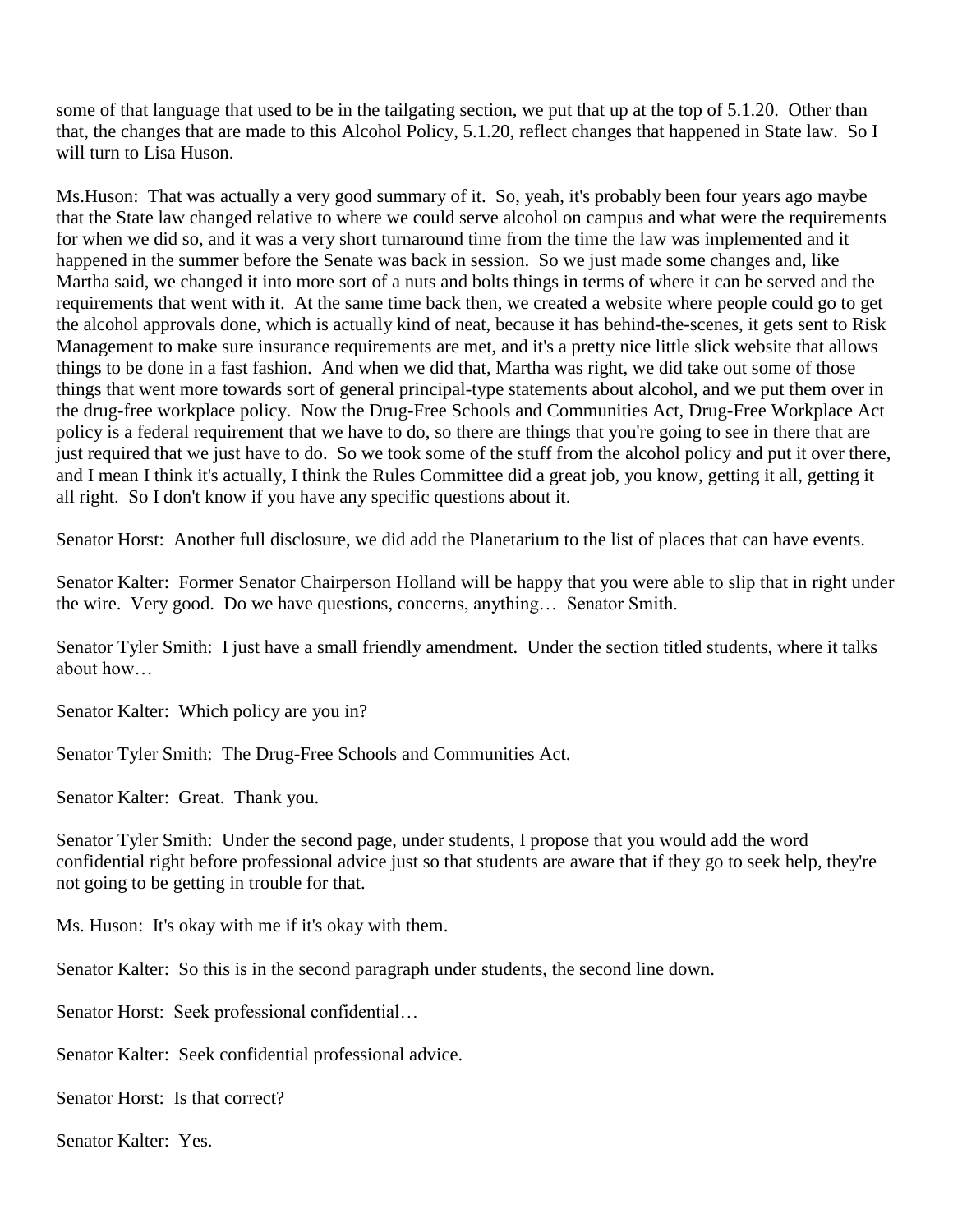Senator Horst: Thank you.

Senator Grzanich: Yeah. In 5.1.20, is there a legal reason to leave Shelbourne Apartments in the explanations on residence halls and apartment living.

Senator Horst: We actually, we sent out, there was a later version of this policy, and Cera sent it out on Friday after I saw that the wrong version was sent out, so it now says University-owned apartments on Fell and School Street.

Senator Kalter: So the policy that Cera sent out is 02.06.18.01, for all of you who are looking, and I believe, Senator Horst, that was the only change that was made, the only difference between that one and 01.23.18.01. Is that right?

Senator Horst: Yes. That was made up after the executive session, just we sent out the wrong... Yeah. Yeah.

Senator Judson: Is the College of Business conference center, the conference room, 412?

Ms. Huson: Alcohol venue approved, is that what you're asking?

Senator Judson: The only reason I wonder is because I don't know if you want to use… I believe the AFNI Room, it's sponsored.

Senator Kalter: So you're talking in the list where it says College of Business Conference Center, it's called the AFNI room?

Senator Judson: I believe. Right.

Senator Kalter: A-f-n-e?

Senator Judson: I.

Senator Kalter: Oh, I'm sorry. A-f-n-i. Sorry.

Ms. Huson: Why don't we just double check the right name.

Senator Judson: You might want to double check the right name.

Ms. Huson: Okay. Thank you.

Senator Kalter: Thank you. Other questions, comments, observations? All right. Looks good. So we will likely bring both of these back, or all of these back, the Compliance Program Policy, the Drug and Alcohol-Free Campus Policy, and the Alcohol Policy back in a couple of weeks to go to action. Thank you very much, and thank you.

Ms. Huson: Thanks for letting me move in.

Senator Kalter: You're welcome. You're very welcome.

Senator Horst: Don't leave.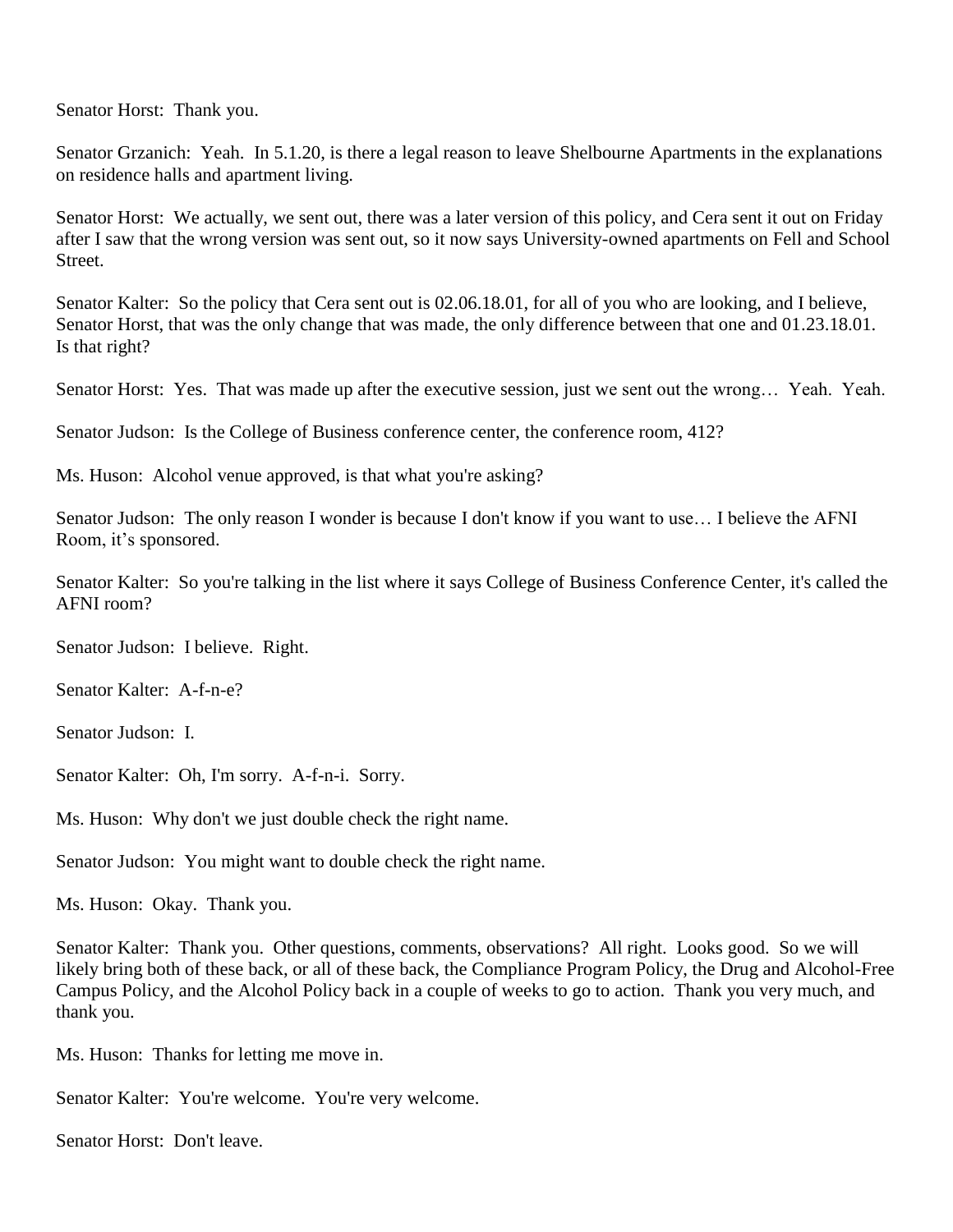Senator Kalter: So we have also…We were, we were trying to let Ms. Huson leave, and she is told not to leave. We're going to go back to the top of the information items, go to Changes in the Structure of General Education and Graduation Requirements from Academic Affairs Committee.

#### *12.07.17.03 Changes to the Structure of General Education and Graduation Requirements CURRENT COPY (From Academic Affairs Committee)*

### *12.07.17.04 Changes to the Structure of General Education and Graduation Requirements MARK UP (From Academic Affairs Committee)*

#### *12.07.17.05 Changes to the Structure of General Education and Graduation Requirements CLEAN COPY (From Academic Affairs Committee)*

Senator Pancrazio: This is part of our regular policy review cycle. The two policies that we're looking at here are Changes to the Structure of General Education and Changes to Graduation Requirements. The Academic Affairs Committee discussed and made minor recommendations. We sought input from Assistant Provost Rosenthal, from the UCC chair Jean Standard and from Provost Murphy. The only change that we're asking, that we're recommending was a general University-wide announcement that a process was underway, something over the listserv so that everyone would know. Otherwise, I think the other additions in there came from the chair of the UCC Standard, and they are in the comments explaining what they are. They are minor.

Senator Kalter: Thank you. The Executive Committee talked about this a couple of weeks ago and, as you'll notice, J3 is marked as all these strikeouts were in the original documents sent by the Executive Committee. This year's Executive Committee couldn't figure out exactly why some of these things were struck out, so we're recommending that in those places where it said "if necessary the Academic Senate, the Executive Committee or the Academic Affairs Committee may also send a proposal of those changes back," that we simply make that more concise and say that the Academic Senate or its internal committees may send proposed changes back to the UCC, because that's just essentially describing a normal process, a normal power of all of those committees.

Senator Pancrazio: I think I recall what you're talking about. Those were comments, I think, that were in the previous review cycle.

Senator Kalter: Yes.

Senator Pancrazio: Yeah. If that's a friendly amendment, that certainly should be included.

Senator Kalter: Yeah. So we didn't want to have this have, take away powers that the Senate generally can exercise just in general for any committee, so I thought that that would be advisable. Does anybody else have any questions, observations, comments? All right. If not, this one will also come back soon, probably in two weeks, to the floor. We're going to, because Ms. Huson has been asked to stay, we're going to actually skip around again and go to the Academic Senate Bylaws.

#### *02.08.18.05 New Academic Senate By-Laws Articles 5-7 (Rules Committee) 01.30.18.02 Senate Bylaws ARTICLE I CURRENT (Rules Committee) 01.29.18.02 Senate Bylaws ARTICLE V (old I) MARK UP (Rules Committee) 01.30.18.03 Senate Bylaws Proposed ARTICLE V CLEAN Copy (Rules Committee)*

Senator Horst: Yes. And so, as I said last time, this is an article, it used to be Article I in the old bylaws, and now it will be our new Article V. It goes to the procedures of the Academic Senate, and this one has been edited quite a lot. Before I go through all of the language through how the procedure language is discussed in the bylaws, I'd like to fast forward to the last page 5, which is, let's see, Section 4 meetings. There is new language about the opportunity for public comment, and this is why I'm asking Lisa to stay. There have been some changes in the Open Meetings Act and, based on those changes, we have now included language that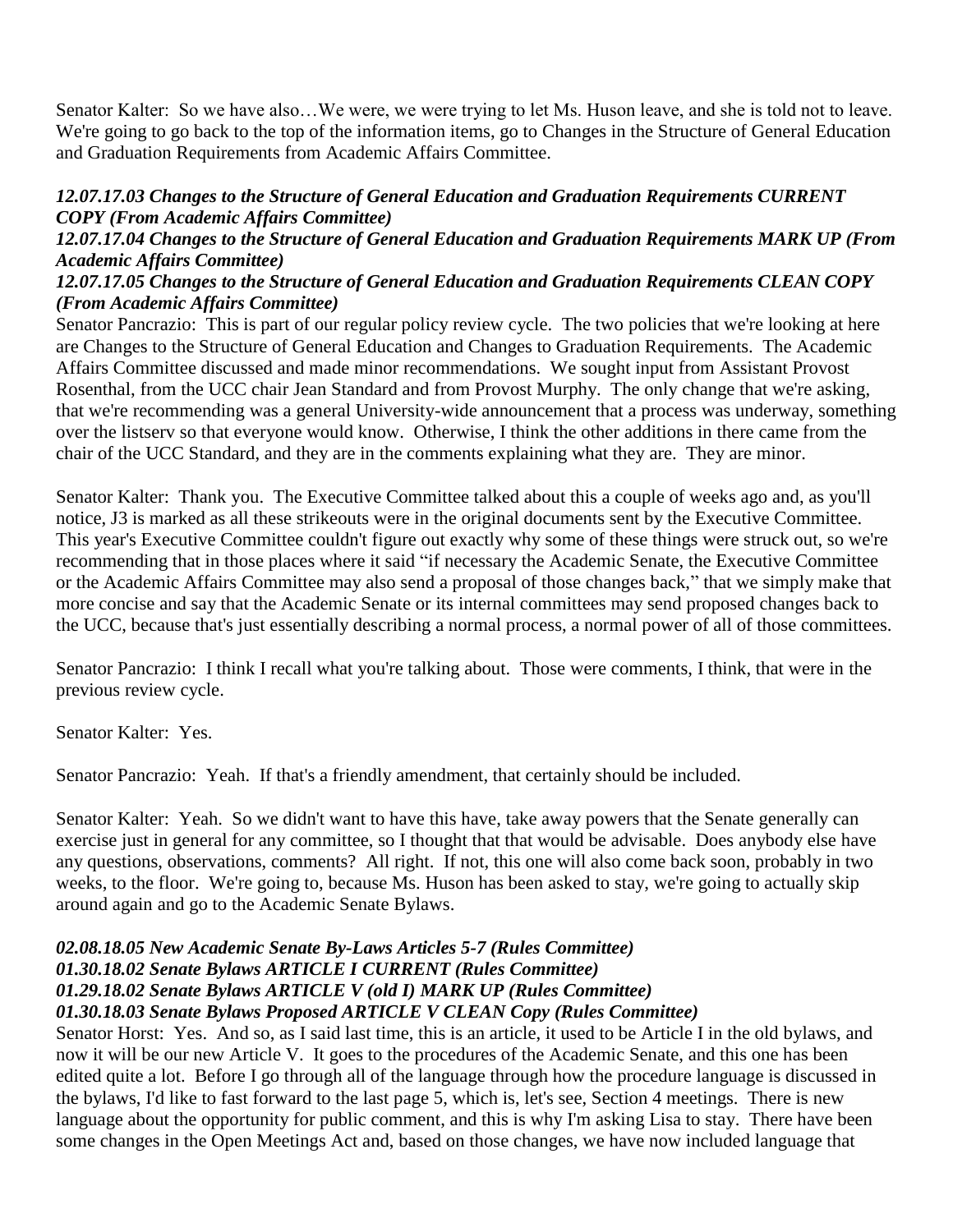reflects the Board of Trustees procedures. And so we will now have a procedure for having public comment at our meetings. Are there any questions about that section in particular?

Senator Kalter: Senator Horst, why don't you describe what the open comment consists of. It's a little bit different from what the Board of Trustees will be.

Senator Horst: Okay, so the Academic Senate will now allow up to 10 minutes in total for public comments and questions during a public meeting. This is a public meeting. An individual speaker will be permitted 2 minutes for his or her presentation. When a large number of persons wish to speak on a single item, it is recommended that they choose one or more persons to speak for them. The Academic Senate will accept copies of the speakers' presentations, questions, and other relevant written materials. When appropriate, we may provide a response to the speakers' questions within a reasonable amount of time. If they wish to make a presentation during a public meeting, they should sign in on the sign-in sheet held by the secretary prior to the start of the public meeting so that the chair may be made aware of the request. In the event of a number of requests to address the Academic Senate at a public meeting exceeds the time available, the request will be approved based on the order of requests listed on the sign-in sheet. Okay?

Senator Kalter: Any questions on that particular section? I think that there was no change to the Open Meetings Act. It was just more best practices around it. Right?

Ms. Huson: Yeah. It became sort of notable in the last couple of years, and I think there was a PAC, public access counselor, opinion on that.

Senator Kalter: Okay. Great. Thank you. All right. Now we will allow...

Ms. Huson: Now I may go…

Senator Kalter: …Ms. Huson to go back home. Thank you, Lisa.

Senator Horst: Okay. So we have a new Article V. Part of the problem with the old article is the language did not match our current process, so it's talked about the promulgation stages and the decision stages, and we talk about information items and action items. Nobody was quite sure about that term promulgation, so we did away with that, and we matched up the language that we use in the Senate with the language of this article. The path of how something goes through the Senate wasn't so clearly spelled out. It didn't really mention the Executive Committee and how items go through the Executive Committee. It didn't really mention the path through the internal committee, so we really tried to spell that out more clearly so the members will be aware of the process of how something is passed. I talked about the Open Meetings Act. Another thing that we are currently doing that's not in our bylaws is this concept of a consent agenda. It's not in our bylaws, so we added specific language about a consent agenda, and we actually opened it up to potentially policies that have little or no wording change that it could go to the Executive Committee and the request would be to put it on a consent agenda. So a policy has a phone number change. The committee then could request that it be placed on the consent agenda, the Executive Committee would agree to that. We can look at the specifics later. More to the point, we are doing this consent agenda concept, and it's not in our bylaws. Senate resolutions were added. We changed the term to Senate clerk for our assistant, Cera, and also the fact that the Caucus isn't in the article that we now used. So basically the attempt is to align our bylaws with our current practice.

Senator Kalter: Is that it for Article V?

Senator Horst: I mean I could go through specific items.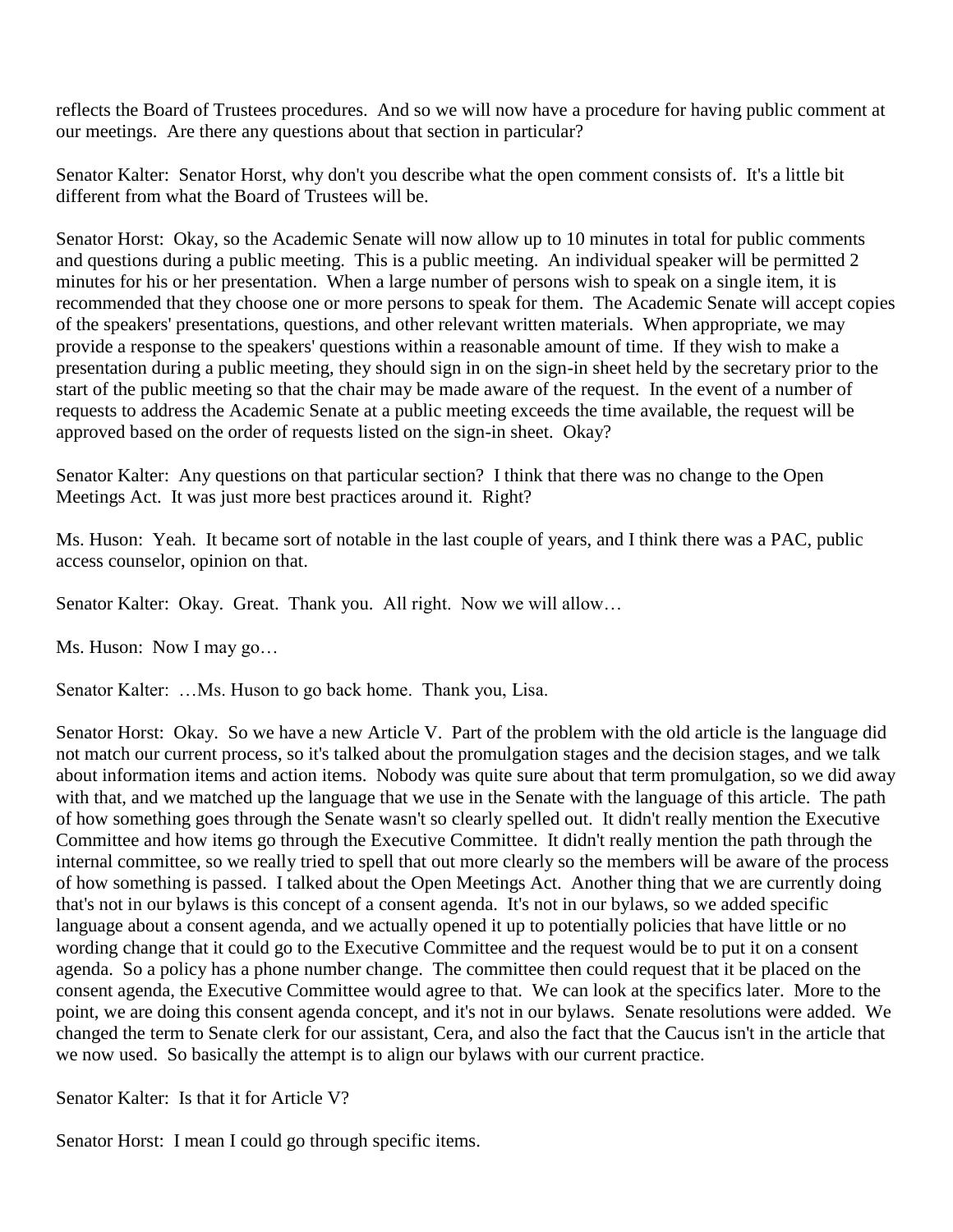Senator Kalter: No. That's okay. Why don't we just ask if people have questions about specific items?

Senator Horst: I actually have an amendment I'd like to make.

Senator Tyler Smith: So as far as consent agendas go, it says that a Senator may request an item to be removed from the consent agenda and that the Executive Committee can then decide to put it right back on the consent agenda basically ignoring the request of the Senator. So like, do we have any kind of guarantee that if ten of us all request something not be on the consent agenda, the Executive Committee can't just ignore that?

Senator Horst: The one time that I've seen, for instance, that happened with a curricular item, it was placed back on the consent agenda, because the item, the question that they had was addressed, so that's why the Executive Committee put it back on the consent agenda. So if a Senator raised a question about an item and that question was answered, then it could go back on the consent agenda, so the one time I've seen that happen, Susan, that was the scenario and that's why it was placed back on the consent agenda.

Senator Kalter: That's the only time that I've seen it happen as well. Let me also just clarify, we are actually not currently practicing #3 in F.3. That is the novelty here. So the curriculum proposals being approved by the UCC being able to be on a consent agenda happened at a Senate meeting a couple of decades ago. So we have minutes that show that the Senate approved that as consent agenda. Number two, we have been doing that for the last couple of years just because of changes in the transcription and how long it takes and that kind of thing, and so, you know, to take pressure off of that system, and because you would spend a couple of minutes doing minutes at the meeting and basically everybody said yes to them, right. But the novelty here, the new item that we have never done before and that could be controversial is that #3, and I think that your question is a very good question. Under what kinds of circumstances could the Executive Committee, it could be taken as ignoring, you know, the Senator or under what circumstances would it be appropriate for them to place it back on the consent agenda.

Senator Tyler Smith: Yes. It makes me a little concerned that it would give the Executive Committee almost dictatorial powers to just pass something through without the consent of the Senators.

Senator Horst: I mean, I think the scenario would probably be that the Executive Committee would exercise caution and not place something on the consent agenda, even though the committee asked it to be placed on the consent agenda.

Senator Tyler Smith: I'm just concerned that there's not a guarantee that a hypothetical situation might happen where the Executive Committee might be in a particular administration a little bit, I guess, power greedy.

Senator Horst: So the power greedy part would be that we would place something on the consent agenda against the will of the Senator.

Senator Tyler Smith: Yes.

Senator Kalter: It does seem, in my view, generally speaking, to go against the point of a consent agenda. So, for example, if we put something on the floor for information, we do that even if only one person is interested in talking about it. Right? It is interesting that we have this one case in point, you know. It was probably a couple of years ago, within the last 5-10 years or something like that, when it was not necessary to bring it forward because the person had their question answered, and so in that case maybe one of the safeties that you're looking for is with the consent of the person asking to take it off the consent agenda, it could be put back on. Would that solve the issue?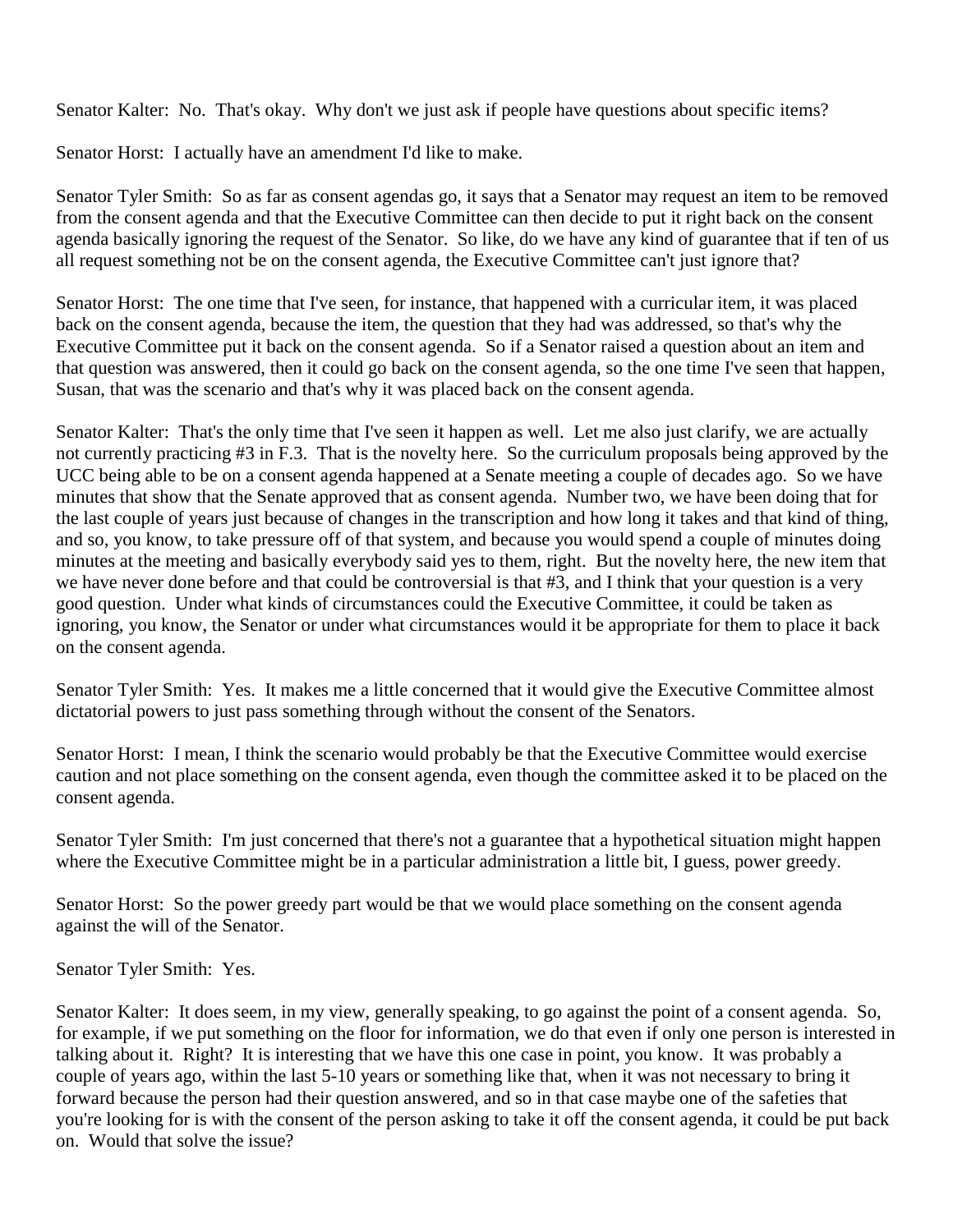Senator Tyler Smith: I almost feel like specifically in regards to #3, because that's the novelty of this section, as you said, but I almost feel like it would not be appropriate to put something back on the consent agenda when a Senator, even just one Senator, has raised an issue with it.

Senator Kalter: So pull it off and bring it to the floor no matter if that person wants it off.

Senator Tyler Smith: Yes.

Senator Kalter: Okay. Thank you. Other questions or comments about… Let's stay on the consent agenda because I know that this has been talked about in the past. Do people have any concerns about having a consent agenda that is more open?

Senator Horst: Just to refresh everybody's memory from a year ago, this was a proposal from Senator Gizzi, and we tabled it at the time it was put forward as an information item, and the concept from Senator Gizzi is this would make the Senate more efficient, because sometimes on the Senate, Senate items, in his opinion, the topic of the item is trivial. The changes are trivial in a policy. The question is what is trivial, but that was the idea behind the consent agenda. But could I just get back to the wording that I'm going to propose with my committee? If one Senator objects, the item may not go on the consent agenda.

Senator Kalter: May not go back on…

Senator Horst: May not go back.

Senator Kalter: Yes. Senator Blum, I remember you being one of the people who brought up a concern about what is trivial.

Senator Blum: I remember those comments myself.

Senator Horst: We've reminded him of it.

Senator Blum: Yes. When we discussed this in Rules, all right, because I brought up kind of a similar concern. Right? I mean at that time it was like what's the definition of trivial. Right? But when we sort of hashed out and sort of looked at this that, I mean, my position evolved. All right? When that sense that I felt like moving it towards Exec, putting it through a process, and that process, which is a vote, right, that sort of strengthened it a little bit, all right, in the sense that there was somebody looking at it, somebody talking about it, somebody making a democratic decision about it. On the other hand, I mean, you know, if we get into modifying this, it sort of defeats the purpose a little bit.

Senator Horst: One point that we brought up was that an internal committee has looked at it and the Executive Committee has looked at it, and both of those bodies have decided that the changes warrant it being placed on the consent agenda. So this is the concept that Rules is putting forward.

Senator Kalter: I'll just say one of the lingering concerns I have, because I go back and forth on this one, administratively, in terms, in other words, in terms of Cera's job, I think it makes her job harder, because she then has to route things in two or three different directions, instead of just one. But one thing that might help with that is to place items on the consent agenda on our agenda, mail them out as items to read for the meeting, and sort of like... I think the Peoria City Council does it this way where they ask, you know, does anybody want to pull something off the consent agenda, and they say that at the meeting, and you do it at the meeting, so that it's a little bit halfway between the kind of email consent agenda that we use for curriculum proposals and for minutes, and more of a traditional information item, so might serve the purpose of not wasting as much time on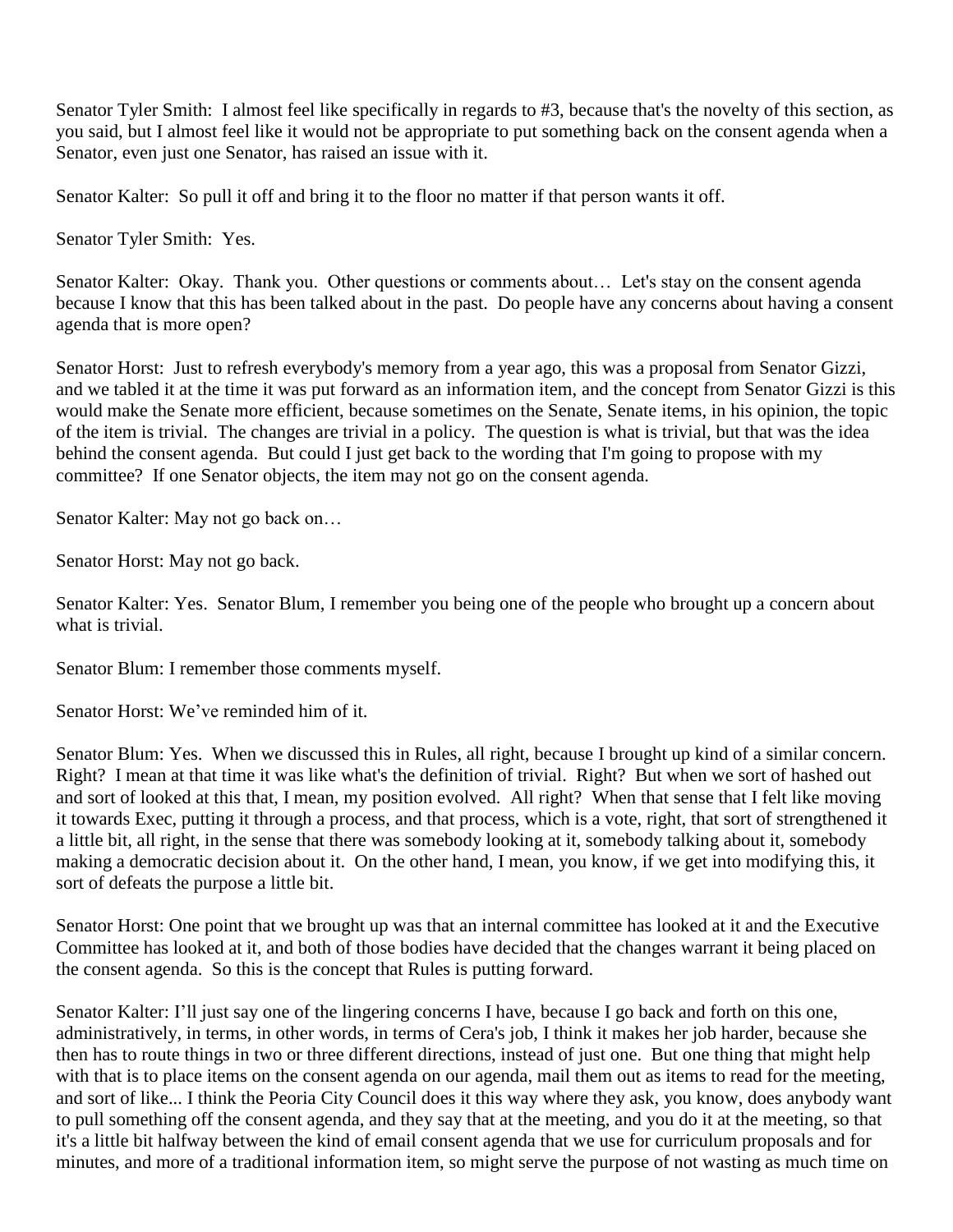the Senate floor with very, very trivial changes, and yet it would be incorporated still into everybody's prep for the meeting, and so, you know, I don't know whether that would be a good sort of kind of a compromise, but it might be something that would be workable so that we don't feel like, okay, we are now giving up our… You know, because there have been many times in many meetings across campus, not just this one, where I've seen something that seemed trivial all of a sudden bring up a really major question, because somebody with different eyes looked at it and noticed something that none of the committee members, none of the executive members, or in the case of a department that nobody on their, you know, meetings noticed. And Senator Smith is nodding, so I must be on the right track somehow. Senator Grzanich, did you have your hand up?

Senator Grzanich: Yeah. So I would say with the example that you gave previously about someone within the last 5-10 years having a question about something like on the consent agenda, polling it, and then bringing it back, that procedure that you just outlined would in effect be very effective for not only addressing that question, but potentially if anyone else in the Senator groups had this similar question, it could be addressed in front of everyone rather than an email chain. So it might put a little bit of visibility in regards to how those conversations happen as well. So I would be in favor of that process.

Senator Horst: I'm not sure that would have to be in the bylaws. The consent agenda could just be published along with the agenda. And so people would receive the Senate agenda and the consent agenda as a combined document. I'm not sure we have to put that in the bylaws, but that seems like then we would all… I mean, one concern I also have is that, you know, with all of these different things that we have to review outside the meeting, there is a lot of pressure on your time to do that, and now we would have another level of review that would happen outside the Senate meeting.

Senator Kalter: That's definitely a concern of mine that when we turn things to email they get less attention, because people are really, really busy, and it's easy to say, well I'll get to that later, and then it never happens.

Senator Tyler Smith: It's more of a comment than a question, but I think that when we're making policies we should strive for efficiency while not sacrificing transparency. I think that a lot of the things on the consent agenda can be pushed through in a less transparent manner, and I think that it renders us useless in a lot of ways.

Senator Horst: I see your point. The scenario we discussed in our committee is something like the following. AFEGC changes its name to AFEGCL, and I don't know what the L would be, but that would affect 50 policies, OEOEA, whatever it is now, often changes its name. So that kind of change, that's what we're envisioning going on the consent agenda. Again, this would be reviewed by the Executive Committee and by the internal committee. The internal committee would put it forward as something to be considered for the consent agenda, then the Executive Committee would agree with that assessment. Anything that's substantive would not be put on the consent agenda.

Senator Tyler Smith: I understanding the reasoning behind that, and I like the logic of it, but I think that you run into an issue where you have to decide what is substantive. Like, for example, when I had the issue with whether we were going to use freshmen versus FTIC, that was probably a trivial matter, but it ended up being an entire meeting's worth of debate. So, you know, we run into issues with that.

Senator Kalter: All right. I'm remembering also that this is still the information stage, so anybody else have anything about that? We'll ask Rules to consider this feedback as they look at changes. Anyone else on that? We're almost at our proposed hard stop time of 8 pm, and I have a number of sort of trivial, potentially, items for Article V, but I'm going to propose that because we have to bring the articles back anyway for another round, and we probably won't have time even if we were to go to 8:15 pm for all of them, that maybe I bring those things up either to you for presentation next time or just wait until next time. Does anyone have anything else immediate that they would like to say about Article V before they forget?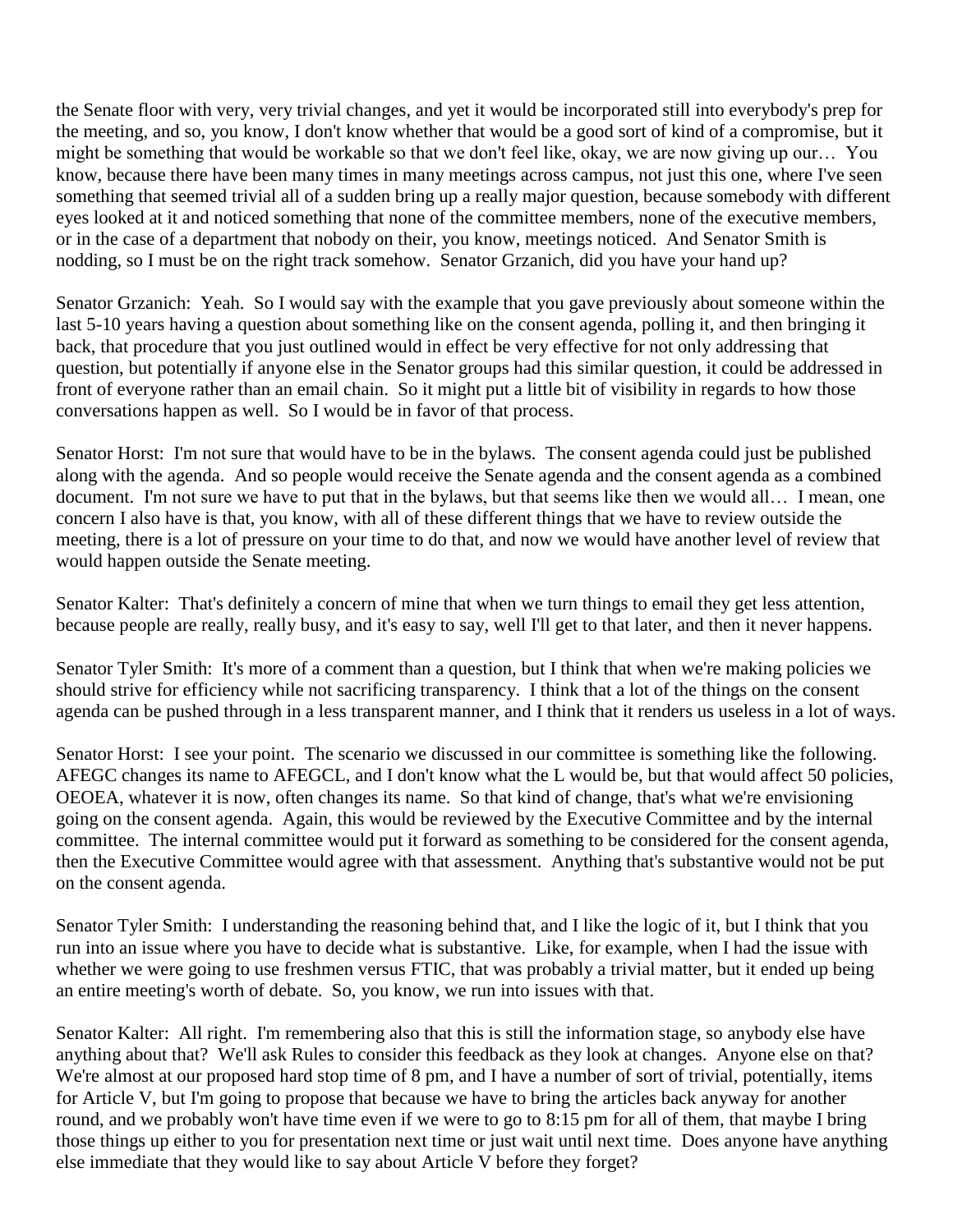Senator Horst: I would just like to also say that there was an omission that was made on this Article V, Section I.D in the action stage. I noticed that we deleted the motion to rescind, so Rules Committee voted tonight to add the sentence under section I.D, the action stage, a motion to rescind or to amend a previous action of the Academic Senate, which has not been enacted, requires two-thirds vote for passage. And that's a change that we made this evening.

Senator Kalter: Thank you. Any comments on that particular change, that new addition?

Senator Horst: Might I propose that when we do potentially bring this to the action item, the Rules Committee will discuss this, but one avenue might be to vote specifically on the item, such as the consent agenda.

Senator Kalter: That's an excellent idea so that we have, essentially we do those as though they are amendments or have an amendment, a specific amendment stage for them. Terrific. Sounds good. I'm going to try to fit in the Indirect Cost piece because it's been sitting on our agenda for a month or so. Senator Liechty, it looks like there are trivial changes here.

### *12.08.17.05 Policy 7.6.3 Indirect Cost MARK UP (Faculty Affairs Committee)*

Senator Liechty: Very trivial. This is an item that's just part of our regular review sequence, so we updated some language, as indicated, and that was based mainly on UResC recommendations. We doublechecked to make sure that the policy complies with federal rules. We made sure the figures involved are what's currently practiced, and I have a note here, punt to John Baur for any details.

Senator Kalter: Excellent. And, by the way, the URC that he's referring to is the University Research Council, not the University Review Committee. John, did Senator Liechty forget anything? Senator Baur.

Senator Baur: Yeah, I think he covered it.

Senator Kalter: All right. Anybody have any questions or observations on this one? Does everybody know what an indirect cost is now? Exciting stuff.

Senator Pancrazio: Is it what the University takes from grants, from external grants?

Senator Kalter: Yes. Exactly. Exactly. Thank you, Senator Pancrazio. I don't remember when I…

Senator Pancrazio: Commission.

Senator Kalter: What's that?

Senator Pancrazio: Commission.

Senator Kalter: I don't remember when I learned that, but I don't think I was an undergraduate anymore. I think I learned it after I graduated. All right. So if there are no comments, observations, questions, or concerns about that one, do we have… Senator Liechty, have you remembered anything about your previous meetings?

Senator Liechty: No, I haven't.

Senator Kalter: Sorry. Were you going to say something else?

Senator Liechty: No, that's fine.